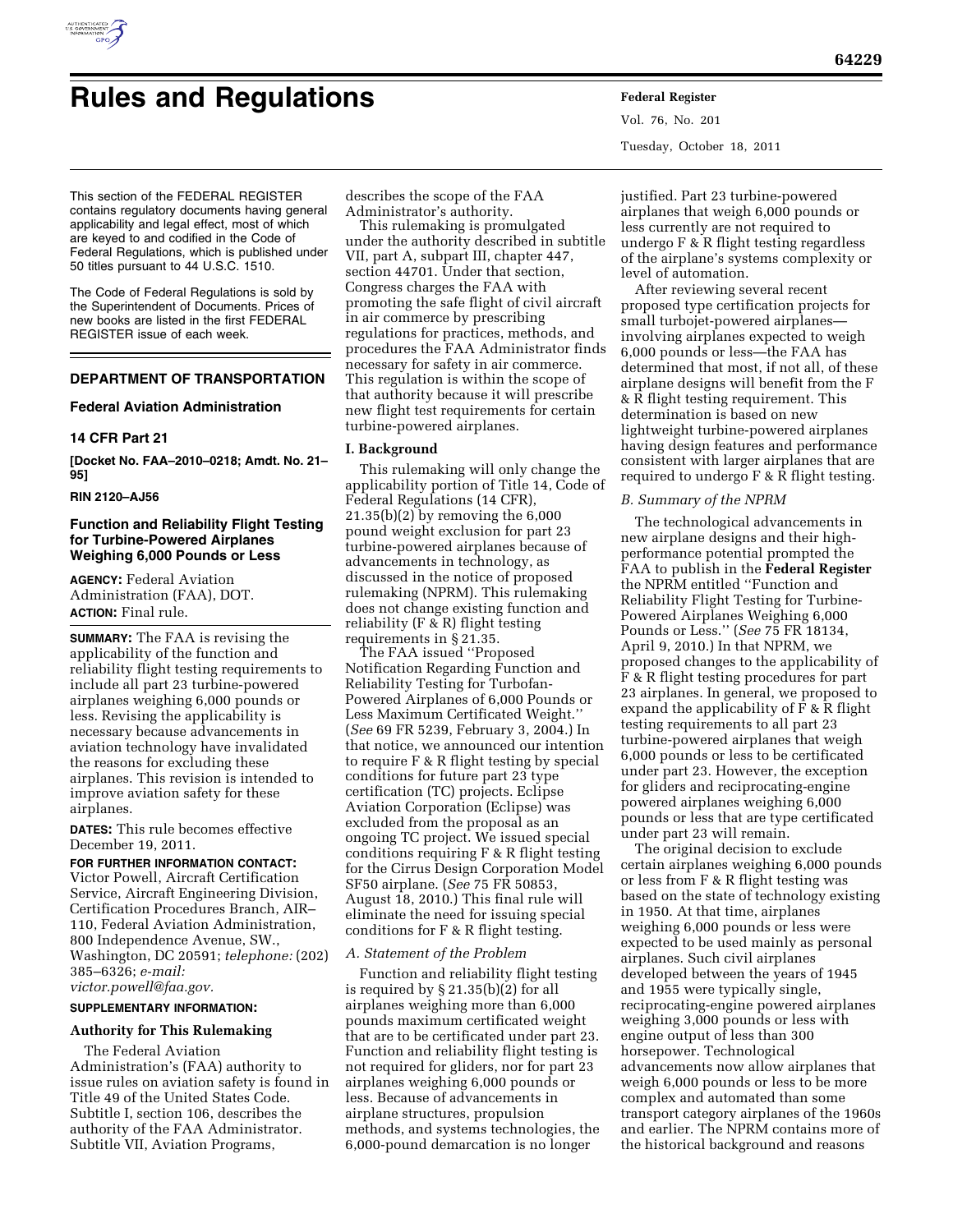for this final rule. You should refer to the NPRM for that information.

# *C. Summary of the Comments*

We received nine substantive comments from five commenters. Commenters to the NPRM represented manufacturers of airplanes and airplane engines, and other individuals. We also received comments from an aviation consulting group. The commenters generally had concerns about changes to F & R flight testing criteria and supplied alternative recommendations as discussed more fully in the Discussion of the Final Rule below. The comment period for the NPRM closed on July 8, 2010.

In general, the FAA received comments on the following areas of the proposal:

• Using the experience of the aircraft manufacturer cited in the NPRM.

• Basing the applicability of F & R flight testing on turbine-powered airplanes instead of other criteria, such as complexity.

• The safety benefits versus the costs to perform F & R flight testing for part 23 turbine-powered airplanes weighing 6,000 pounds or less.

#### **II. Discussion of the Final Rule**

Again, this final rule will only change the applicability of § 21.35(b)(2) by removing the 6,000 pound weight exclusion for part 23 turbine-powered airplanes because of advancements in technology, as discussed in the notice of proposed rulemaking (NPRM). This final rule does not change existing F & R flight testing requirements.

Aero-Cert stated that relying on the experience of the aircraft manufacturer cited in the NPRM is flawed. Aero-Cert was concerned the proposed rule was based on the Eclipse EA–500 certification experience and objected to it being referenced in the NPRM. The individual commenter suggested that proper oversight during the design approval process is the best way to address

F & R flight testing. The individual commenter also stated that the problems encountered by an inexperienced applicant would not happen with an experienced design organization.

The FAA acknowledges that proper oversight is a primary objective in the design approval process. However, we are only changing the applicability of § 21.35. Function and reliability flight testing is envisioned for the design of new model airplanes and their systems. The level of expertise of the applicant is not a factor in the requirement.

The Eclipse certification experience showed that a manufacturer could type certificate a very light jet below the 6,000 pound threshold. The NPRM addressed the reality that advancements in technology since 1950 have led to the manufacture of high-performance, part 23 airplanes—those weighing 6,000 pounds or less—with complex systems. Therefore, the reliability of in-flight operations for those airplanes must be assessed before issuance of the type certificate.

Aero-Cert and the individual commenter further stated that basing the F & R flight testing requirements on the type of powerplant is flawed. They believed the issues that should drive the need for F & R flight testing are related to performance and the kinds of operations in which the airplane will be used, not the type of powerplant.

The FAA notes that F & R flight testing is required for all covered airplanes and should cover the normal operating environment in which an airplane will be used. Because of difficulty in choosing the type of testing based on the kinds of aircraft operation or the type of powerplant, the FAA chose to retain the existing provisions and has expanded the requirement to include the newer designs (such as very light jets and turbopropeller-driven airplanes) that are, by weight, presently excluded from F & R flight testing.

Cessna and the individual commenter stated the rulemaking would impose a cost burden on manufacturers not justified by the benefits. In the words of Cessna, ''\* \* \* the proposed NPRM has the potential to *impose burden upon the manufacturer not commensurate with safety gained.* For example, if a simple, well-developed airplane were modified with a reliable, well-developed turbine engine, it is not likely that F & R [flight] testing would discover issues not encountered during properly conducted certification testing. In this case, the 150-hour F & R [flight] testing proposed by the NPRM would be an undue [cost] burden on the manufacturer or the STC [supplemental type certificate] holder.'' Also, the individual commenter stated that these costs would reduce the competitiveness of American-made aircraft and give foreign aircraft manufacturers an unfair advantage.

The FAA notes that the commenters did not include any analysis or data to show that costs imposed by the rule would impose costs not equal to safety gained. The FAA has determined that the expected costs of the rule are modest in comparison to the expected benefits. We estimate that benefits will be at least three to six times the expected costs, depending on the engines chosen. (*See*  § 21.35(f).)

The rule addresses applicability only and does not change the minimum number of hours required by § 21.35(f) (that is, 150 or 300 hours, whichever is appropriate). Some simultaneous flight testing performed as part of the certification process may also be counted toward F & R flight testing if the conditions of  $\S 21.35(a)$  are met at the time the testing is performed (for example, testing related to Type Inspection Authorization). Given the cost-beneficial nature of the rule for the case of a newly type-certificated airplane with an engine previously used on a type-certificated airplane, we believe the rule will remain substantially cost-beneficial.

The FAA has also found no evidence that American-made aircraft would be at a disadvantage in comparison to foreignmade aircraft as a result of this rule. Due to global harmonization efforts, the European Aviation Safety Agency (EASA) and other foreign airworthiness authorities have similar requirements for certification, including F & R flight testing requirements.

Rolls Royce stated that the use of the word ''turbine,'' which was proposed in the NPRM, should be better defined. The commenter asked the FAA to revise the proposed rule, so that turbopropeller-driven (turboprop) aircraft would not be affected by the final rule, and submitted proposed language to that effect. However, we did not revise the rule (§ 21.35) to limit its applicability to only airplanes having turbofan-powered (turbofan) or turbojetpowered (turbojet) engines. This decision is consistent with other FAA plans for part 23 rule changes discussed in the part 23 ''Certification of Turbojets'' NPRM. (*See* 74 FR 41522, August 17, 2009.) Those decisions point out that features affecting the complexity of airplane operating systems are not limited to powerplant features.

In addition, Cessna stated that the evaluation of F & R flight testing (if needed) should be based on the scope of the project, such as the number of complex integrated systems, and that guidance should be developed accordingly.

While the FAA agrees that the use of complexity criteria might be an appropriate method to evaluate F & R flight testing, the FAA notes that the scope of the project, or the number of complex systems, may not be the most efficient measure for requiring this testing. The FAA also notes that obtaining agreement on what constitutes a complex integrated system that could be placed within part 21 regulations would be a difficult and burdensome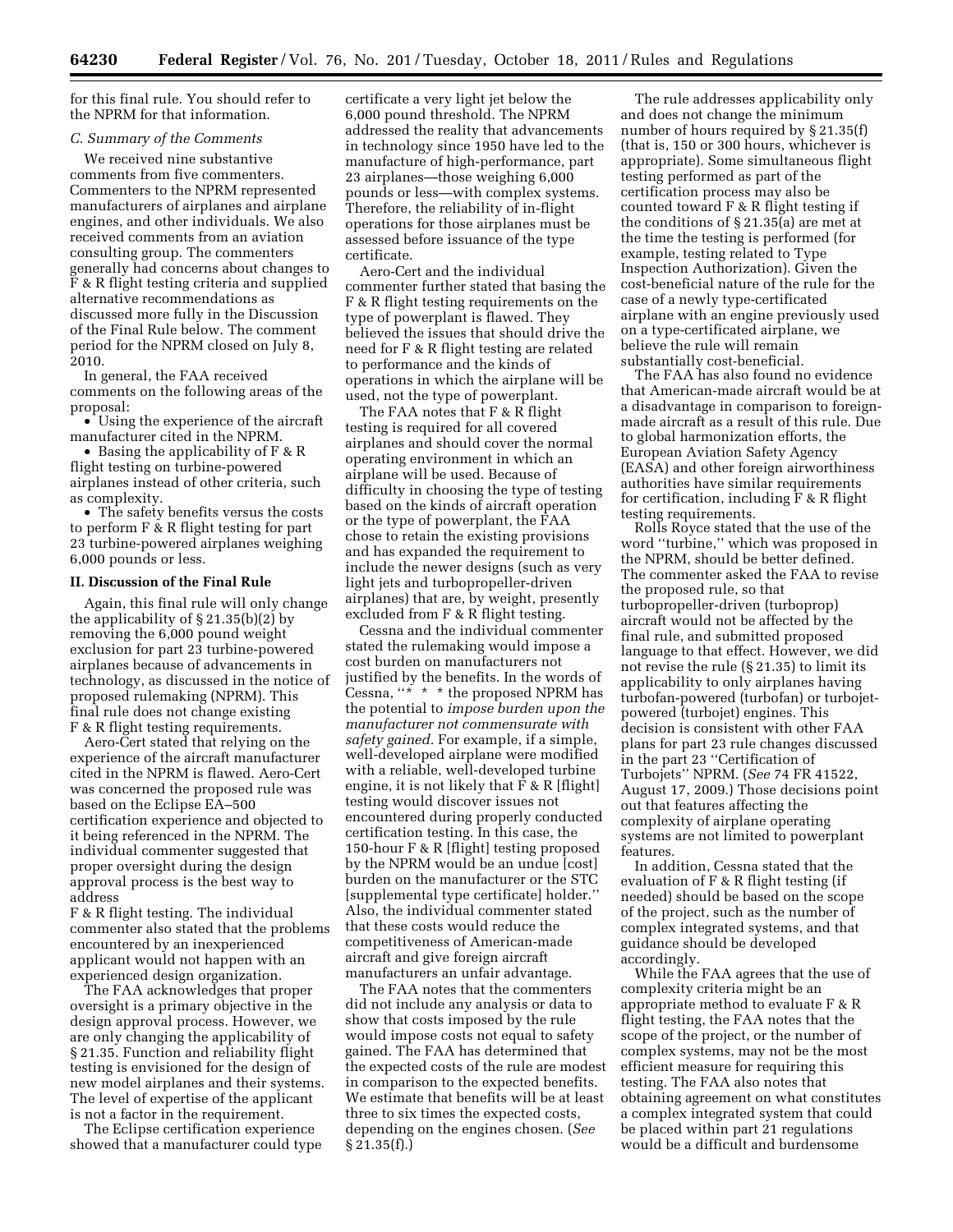task. It would also delay adding already identified airplanes to the safety assessment of F & R flight testing. The FAA has also determined that defining complex systems may have implications beyond F & R flight testing, such as for pilot training requirements and flight operations.

#### **IV. Regulatory Notices and Analyses**

#### *Paperwork Reduction Act*

The Paperwork Reduction Act (PRA) of 1995 (44 U.S.C. 3507(d)) requires that the FAA consider the impact of paperwork and other information collection burdens imposed on the public. We have determined that there is no information collection burden associated with this final rule.

## *International Compatibility*

In keeping with U.S. obligations under the Convention on International Civil Aviation, it is FAA policy to comply with International Civil Aviation Organization (ICAO) Standards and Recommended Practices to the maximum extent practicable. The FAA has reviewed the corresponding ICAO Standards and Recommended Practices and has identified no differences with these regulations.

# *Final Regulatory Evaluation, Regulatory Flexibility Determination, International Trade Impact Assessment, and Unfunded Mandates Assessment*

Changes to Federal regulations must undergo several economic analyses. First, Executive Order 12866 directs that each Federal agency shall propose or adopt a regulation only upon a reasoned determination that the benefits of the intended regulation justify its costs. Second, the Regulatory Flexibility Act of 1980 (Pub. L. 96–354) requires agencies to analyze the economic impact of regulatory changes on small entities. Third, the Trade Agreements Act (Pub. L. 96–39) prohibits agencies from setting standards that create unnecessary obstacles to the foreign commerce of the United States. In developing U.S. standards, this Trade Act requires agencies to consider international standards and, where appropriate, that they be the basis of U.S. standards. Fourth, the Unfunded Mandates Reform Act of 1995 (Pub. L. 104–4) requires agencies to prepare a written assessment of the costs, benefits, and other effects of proposed or final rules that include a federal mandate likely to result in the expenditure by state, local, or tribal governments, in the aggregate, or by the private sector, of \$100 million or more annually (adjusted for inflation with base year of 1995).

This portion of the preamble summarizes the FAA's analysis of the economic impacts of this final rule. We suggest readers seeking greater detail read the full regulatory evaluation, a copy of which we have placed in the docket for this rulemaking.

In conducting these analyses, FAA has determined that this final rule: (1) Has benefits that justify its costs, (2) is not an economically ''significant regulatory action'' as defined in section 3(f) of Executive Order 12866, (3) is not ''significant'' as defined in the DOT's Regulatory Policies and Procedures; (4) will not have a significant economic impact on a substantial number of small entities; (5) will not create unnecessary obstacles to the foreign commerce of the United States; and (6) will not impose an unfunded mandate on state, local, or tribal governments, or on the private sector by exceeding the threshold identified above. These analyses are summarized below.

Total Costs and Benefits of This Final Rule

We expect that the typical certification project for an airplane subject to the final rule will be for a new airplane design with a turbine engine type previously used in a typecertificated aircraft requiring 165 hours 1 of F & R flight testing at a total cost of about \$317,000. In the case of new airplane design and an engine type not previously used on a type-certificated airplane, we estimate that double the hours (330) will be required, so the total cost will double to \$634,000. We expect that this final rule will enhance safety and reduce costs by substantially reducing the number of safety incidents and Airworthiness Directives experienced post-certification. A partial estimate of the expected costs that will be avoided for a single new airplane design amounts to \$1.8 million, with a present value of \$1.6 million. These avoided costs are approximately six times the costs of our 165-hour ''typical'' estimate and approximately triple the higher 330-hour estimate. Consequently, the expected benefits of this final rule greatly exceed its modest expected costs.

# Who is affected by this rule?

Manufacturers of part 23 turbinepowered airplanes weighing 6,000 pounds or less are affected.

Assumptions and Sources of Information

• We use a two-year period of analysis, as we find this period sufficient to show the cost-beneficial nature of this final rule. We use the period from the beginning of 2007 to the end of 2008, as the data used in the analysis are from this period. The short period of analysis reflects the inherent nature of F & R flight testing, designed as it is to uncover design or system reliability flaws that otherwise would reveal themselves in the very early life of an airplane.

• Discount rate is 7% (Office of Management and Budget, Circular A–94, ''Guidelines and Discount Rates for Benefit-Cost Analysis of Federal Programs,'' October 29, 1992, p. 8).

• Data on costs of compliance with this rule were obtained from a part 23 airplane manufacturer and FAA estimates.

# Costs of This Final Rule

We estimate the costs of this final rule based on the F & R costs incurred by a part 23 airplane manufacturer for a turbojet-powered airplane (turbojet) with a maximum weight greater than 6,000 pounds. The turbine-powered Eclipse EA–500, with a maximum weight less than 6,000 pounds, was recently type certificated under a program in which it voluntarily undertook a reduced 200-hour F & R flight testing program, 100 hours precertification and 100 hours postcertification.2 The F & R flight testing costs for the Eclipse EA–500 would be difficult, if not impossible, to obtain because Eclipse Aviation Corporation has been liquidated under Chapter 7 bankruptcy and a new firm, Eclipse Aerospace, has been formed to take over its assets. We believe our use of more readily obtainable data for a part 23 turbojet weighing somewhat more than 6,000 pounds is adequate. Moreover, as we will see below, the *ad hoc* nature of Eclipse's voluntary F & R flight testing program appears to have limited the appropriateness of the Eclipse F & R flight testing cost data, even if available. We may overestimate the cost of F & R flight testing by our use of costs for an airplane weighing more than airplanes affected by this final rule.

We estimate F & R flight testing cost per hour in order to more easily incorporate different estimates of total F & R flight testing hours. Test pilot and flight test engineer costs are FAA estimates. All other cost estimates were

<sup>&</sup>lt;sup>1</sup> See the separate cost section below for the reason we increased the number of hours from 150 (the minimum required by § 21.35(f)) to 165.

<sup>2</sup>Pratt & Whitney Canada developed a new PW610F engine for the Eclipse EA–500.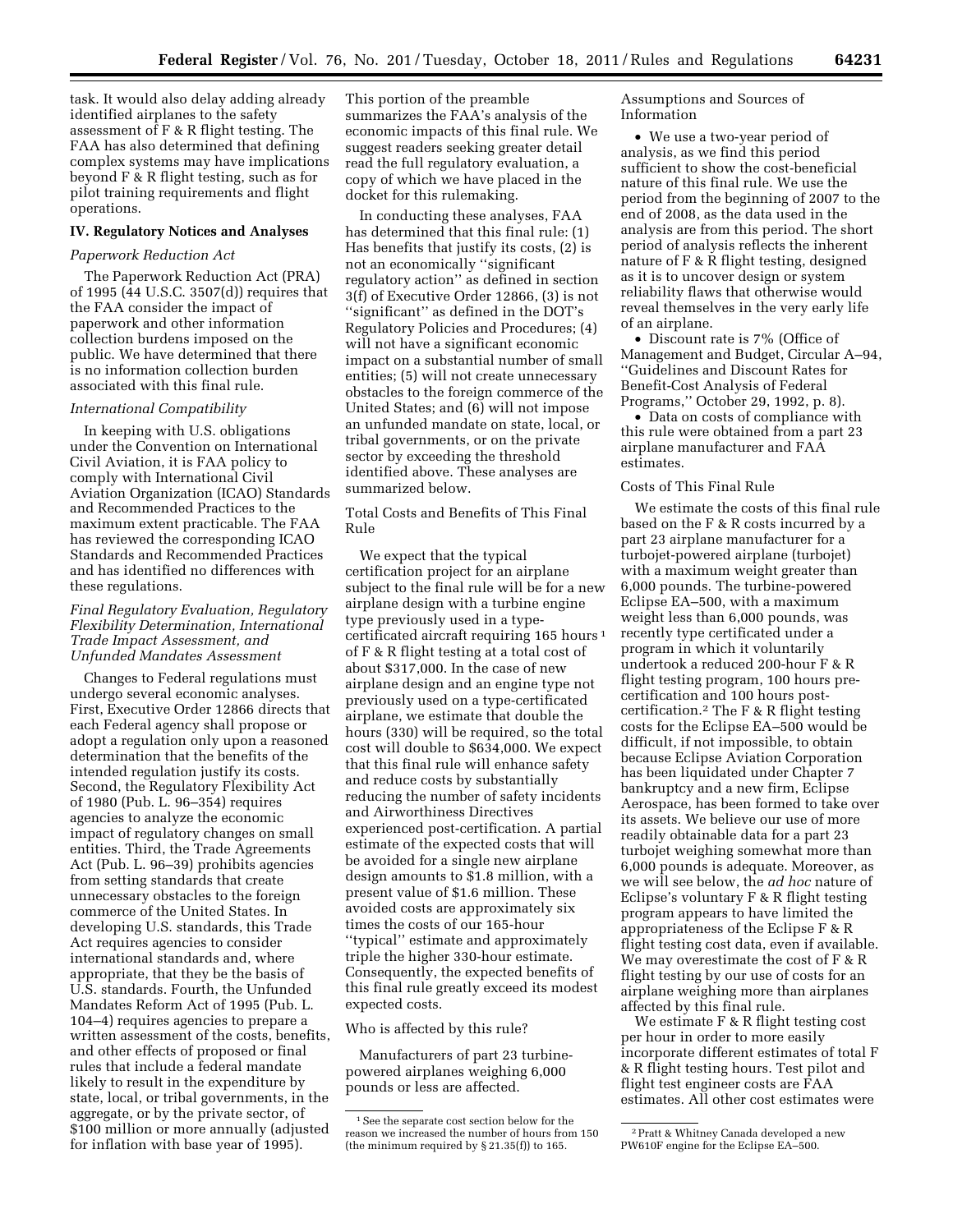provided by a part 23 airplane manufacturer.

For aircraft subject to F & R flight testing under 14 CFR 21.35(b)(2), 21.35(f) requires at least 300 hours of F & R flight testing ''with a full complement of engines'' for aircraft ''incorporating turbine engines of a type not previously used in a type certificated aircraft,'' and at least 150 hours for all other aircraft. As most proposed very light jet (VLJ) type certification projects appear to be based on the type-certificated Williams FJ–33 engine or other previously typecertificated engines, we expect this minimum requirement to hold for the typical project subject to this final rule.

Function and reliability flight testing for 150 hours was required for the airplane's data we use here, so one of our cost estimates assumes 150 hours of F & R flight testing. Sometimes, to fulfill the requirements of F & R flight testing, more than the minimum number of flight hours is necessary. For the purposes of this cost analysis, we used an average extension of 10%, or 15 hours, so our ''typical'' estimate assumes 165 hours of F & R flight testing. We double that estimate to also provide an estimate for a new airplane design with a new engine design.

#### Benefits of This Final Rule

We expect that adoption of this final rule will enhance safety and reduce costs by substantially reducing the number of service difficulties experienced post-certification. This expectation is supported by evidence from the service experience of the Eclipse EA–500. The Eclipse Special Certification Review 3 (Eclipse SCR) team looked at 85 Eclipse Service Difficulty Reports (SDRs) submitted between July 29, 2007 and May 13, 2008 and ''concluded the majority of the SDRs resulted from reliability issues separate from compliance with the minimum FAA standards.'' (*See* Eclipse SCR, Executive Summary.) There also were six Eclipse-related ADs issued in the one-year period between November 2007 and November 2008. Eclipse voluntarily conducted its own limited F & R flight testing. However, the FAA team did not view F & R flight testing as a requirement for Eclipse to receive its type certificate. (*See* Eclipse SCR, p. 28.) This deficiency in Eclipse's volunteer F & R flight testing program

provides direct empirical evidence for the benefits of F & R flight testing.

The FAA estimates that the pitot/ angle of attack (AOA) issue (AD 2008– 02–04; SCR, p. 25) is the one most likely to have been uncovered by a mandatory F & R flight testing program. Extending the AD estimate to the entire U.S. registered Eclipse EA–500 fleet (264 airplanes), we estimate the total cost of the pitot/AOA problem to be \$2.5 million. However, we assess the probability of F & R flight testing uncovering the pitot/AOA problem to be approximately 0.7 to 0.75. Using the lower figure, we accordingly calculate the expected benefit as the total cost avoided of \$2.5 million times 0.7, or \$1.8 million. (We received no comment on this same method of calculating rule benefits used in the NPRM.) Since the FAA issued a type certificate on September 30, 2006, approximately 1.5 years prior to the compliance date for the Eclipse pitot/AOA AD, we discount the expected benefit 1.5 years to find present value benefit of \$1.6 million.

#### *Final Regulatory Flexibility Determination*

The Regulatory Flexibility Act of 1980 (Pub. L. 96–354) (RFA) establishes ''as a principle of regulatory issuance that agencies shall endeavor, consistent with the objectives of the rule and of applicable statutes, to fit regulatory and informational requirements to the scale of the businesses, organizations, and governmental jurisdictions subject to regulation. To achieve this principle, agencies are required to solicit and consider flexible regulatory proposals and to explain the rationale for their actions to assure that such proposals are given serious consideration.'' The RFA covers a wide-range of small entities, including small businesses, not-forprofit organizations, and small governmental jurisdictions.

Agencies must perform a review to determine whether a rule will have a significant economic impact on a substantial number of small entities. If the agency determines that it will, the agency must prepare a regulatory flexibility analysis as described in the RFA. However, if an agency determines that a rule is not expected to have a significant economic impact on a substantial number of small entities, section 605(b) of the RFA provides that the head of the agency may so certify and a regulatory flexibility analysis is not required. The certification must include a statement providing the factual basis for this determination, and the reasoning should be clear.

The FAA has determined that this final rule will not have a significant

impact on a substantial number of entities for the following reason: The cost of requiring F & R flight testing is a small one-time cost and a very small percentage of development, certification, and production costs. We received no comments on the same determination made in the NPRM. Therefore, as the FAA Administrator, I certify that this final rule will not have a significant economic impact on a substantial number of small entities.

#### *International Trade Impact Assessment*

The Trade Agreements Act of 1979 (Pub. L. 96–39) prohibits Federal agencies from establishing any standards or engaging in related activities that create unnecessary obstacles to the foreign commerce of the United States. Legitimate domestic objectives, such as safety, are not considered unnecessary obstacles. The statute also requires consideration of international standards and, where appropriate, that they be the basis for U.S. standards. The FAA has assessed the potential effect of this final rule and determined the purpose is to promote safety. This final rule is therefore not considered an unnecessary obstacle to foreign commerce of the United States.

## *Unfunded Mandates Assessment*

Title II of the Unfunded Mandates Reform Act of 1995 (Pub. L. 104–4) requires each Federal agency to prepare a written statement assessing the effects of any Federal mandate in a proposed or final agency rule that may result in an expenditure of \$100 million or more (adjusted annually for inflation with the base year 1995) in any one year by State, local, and tribal governments, in the aggregate, or by the private sector; such a mandate is deemed to be a ''significant regulatory action.'' The FAA currently uses an inflation-adjusted value of \$143.1 million.

This final rule does not contain such a mandate. The requirements of Title II do not apply.

# *Executive Order 13132, Federalism*

The FAA analyzed this final rule under the principles and criteria of Executive Order 13132, Federalism. We determined that this action will not have a substantial direct effect on the States, or the relationship between the national government and the States, or on the distribution of power and responsibilities among the various levels of government, and, therefore, will not have federalism implications.

<sup>3</sup>Special Certification Review: Eclipse Aviation Corporation Model EA–500 Airplane. Prepared for the Federal Aviation Administration Associate Administrator for Aviation Safety, September 12, 2008.